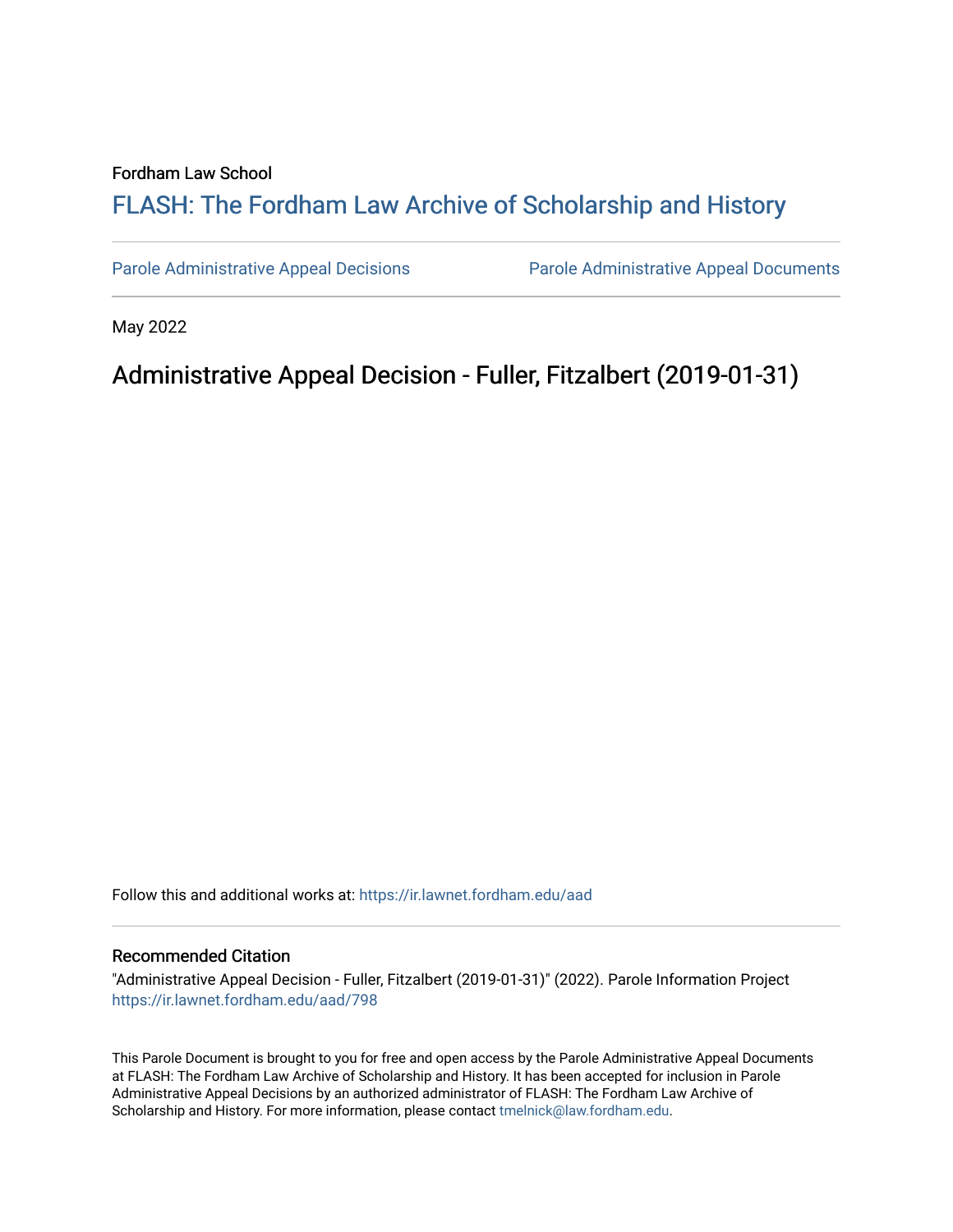# *Administrative Appeal Decision Notice*

**Inmate Name:** Fuller, Fitzalbert Facility: Green Haven Correctional Facility **NYSID No.: Appeal Control #:** 05-031-18-B

Dept. DIN#: l 7B0918

Appearances: For the Board, the Appeals Unit For Appellant: James Godemann Esq. Oneida County Public Defender 250 Boehlert Center at Union Station 321 Main Street Utica, New York 13501

Board Member(s) who participated in appealed from decision: Alexander, Agostini, **Drake** 

Decision appealed from: 4/2018-Denial of discretionary release, with imposition of 15 month hold.

Pleadings considered: Brief on behalf of the appellant received on October 25, 2018. Statement of the Appeals Unit's Findings and Recommendation

Documents relied upon: Presentence Investigation Report, Parole Board Report, Interview Transcript, Parole Board Release Decision (Form 9026), COMPAS, TAP/Case Plan.

|                                           | Final Determination: The undersigned have determined that the decision from which this appeal was taken |  |
|-------------------------------------------|---------------------------------------------------------------------------------------------------------|--|
| be and the same is hereby                 |                                                                                                         |  |
| Commissioner                              | Affirmed Reversed for De Novo Interview<br>Modified to                                                  |  |
| Commissioner                              | Affirmed Reversed for De Novo Interview<br><b>Modified to</b>                                           |  |
| $U$ . $U$ ion<br>Affirmed<br>Commissioner | <b>Reversed for De Novo Interview</b><br><b>Modified to</b>                                             |  |

If the Final Determination is at variance with Findings and Recommendation of Appeals Unit, written *reasons for the Parole Board's determination must be annexed hereto.* 

This Final Determination, the related Statement of the Appeals Unit's Findings and the separate findings of the Parole Board, if any, were mailed to the Inmate and the Inmate's Counsel, if any, on *1/3i/19* 

Distribution: Appeals Unit- Inmate - Inmate's Counsel - Inst. Parole File - Central File P-2Q02(B) (5/2011)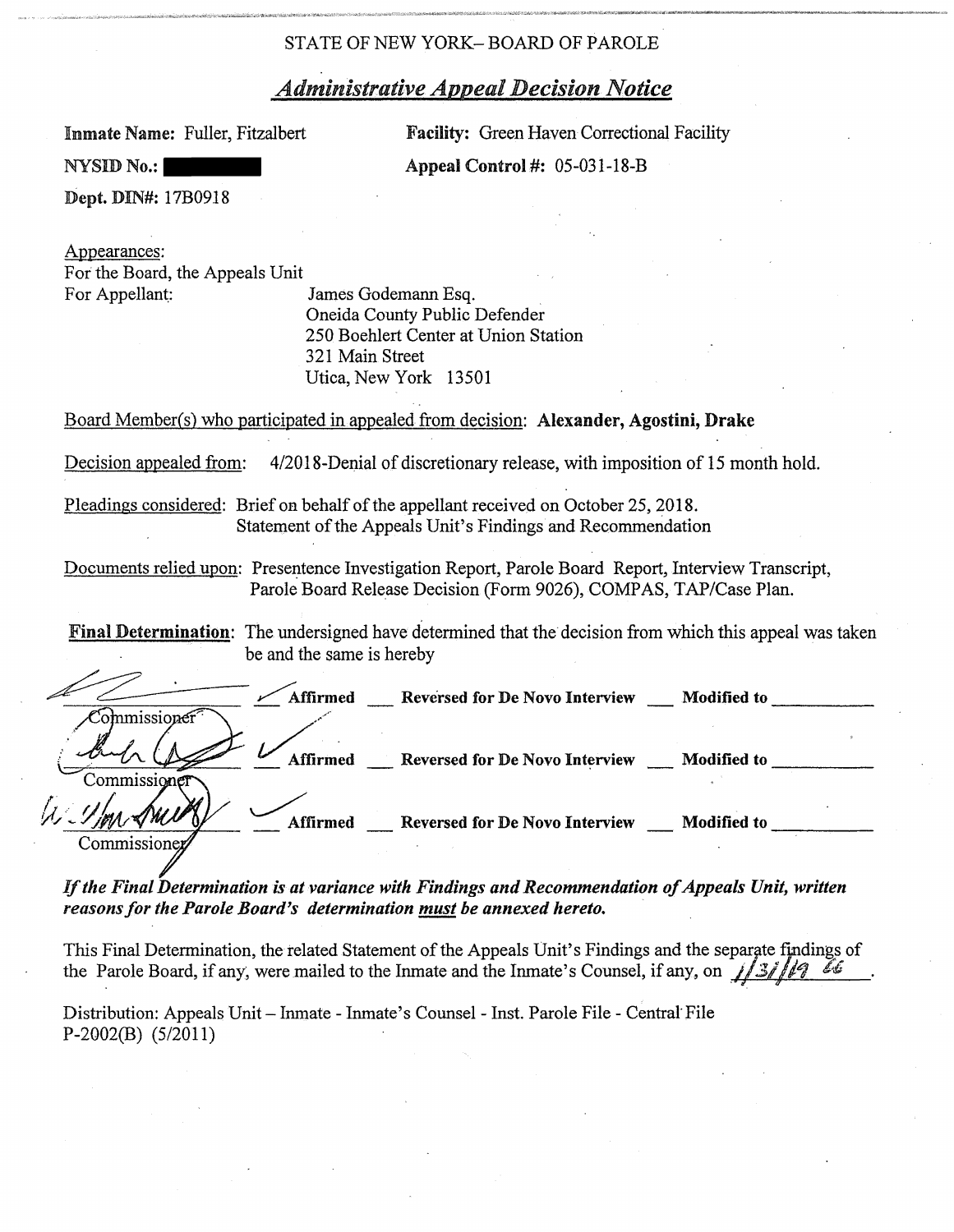### *STATEMENT OF APPEALS UNIT FINDINGS & RECOMMENDATION*

**Inmate Name:** Fuller, Fitzalbert **Facility:** Green Haven Correctional Facility

**Dept. DIN#:** 17B0918 **Appeal Control #:** 05-031-18-B

#### **Findings:**

 Counsel for the appellant has submitted a brief to serve as the perfected appeal. The brief raises the following issues. 1) appellant claims the Board decision is arbitrary and capricious in that the Board failed to consider and/or properly weigh the required statutory factors. 2) appellant contends the Board never explained how they weighed the factors, and proceeded to illegally resentence him. 3) appellant alleges the decision failed to provide details. 4) the Board failed to make required findings of fact.

In response, pursuant to Executive Law  $\S259-i(2)(c)$ , the Parole Board must consider criteria which is relevant to the specific inmate, including, but not limited to, the inmate's institutional record or criminal behavior, giving whatever emphasis they so choose to each factor. In re Garcia v. New York State Division of Parole, 239 A.D.2d 235, 657 N.Y.S.2d 415 (1<sup>st</sup> Dept. 1997); People ex rel. Herbert v. New York State Board of Parole, 97 A.D.2d 128, 468 N.Y.S.2d 881 (1<sup>st</sup> Dept.) 1983). The Board is not required to give equal weight to each statutory factor. Arena v New York State Department of Corrections and Community Supervision, 156 A.D.3d 1101, 65 N.Y.S.3d 471 (3d Dept. 2017); Mays v Stanford, 150 A.D.3d 1521, 55 N.Y.S.3d 502 (3d Dept. 2017); Marszalek v Stanford, 152 A.D.3d 773, 59 N.Y.S.3d 432 (2d Dept. 2017); Paniagua v Stanford, 153 A.D.3d 1018, 56 N.Y.S.3d 894 (3d Dept. 2017); Esquilin v New York State Board of Parole, 144 A.D.3d 846, 40 N.Y.S.3d 279 (2<sup>nd</sup> Dept. 2016); Kenefick v Sticht, 139 A.D.3d 1380, 31 N.Y.S.3d 367 (4<sup>th</sup> Dept. 2016); LeGeros v New York State Board of Parole, 139 A.D.3d 1068, 30 N.Y.S.3d 834 (2d Dept. 2016); De la Cruz v Annucci, 122 A.D.3d 1413, 997 N.Y.S.2d 872 (4<sup>th</sup> Dept. 2014); Phillips v Dennison, 41 A.D.3d 17, 834 N.Y.S.2d 121  $(1<sup>st</sup>$  Dept. 2007); That an inmate has numerous achievements within a prison's institutional setting does not automatically entitle him to parole release. Matter of Faison v. Travis, 260 A.D.2d 866, 688 N.Y.S.2d 782 (3d Dept. 1999); Pulliam v Dennison, 38 A.D.3d 963, 832 N.Y.S.2d 304 (3d Dept. 2007). Moreover, per Executive Law  $\S259-i(2)(c)$ , an application for parole release shall not be granted merely as a reward for appellant's good conduct or achievements while incarcerated. Larrier v New York State Board of Parole Appeals Unit, 283 A.D.2d 700, 723 N.Y.S.2d 902, 903 (3d Dept 2001); Vasquez v State of New York Executive Department, Division of Parole, 20 A.D.3d 668, 797 N.Y.S.2d 655 (3d Dept. 2005); Wellman v Dennison, 23 A.D.3d 974, 805 N.Y.S.2d 159 (3d Dept. 2005).

 The fact that the appellant had a prior violation of probation is also a basis for denying parole release. Velasquez v Travis, 278 A.D.2d 651, 717 N.Y.S.2d 702 (3d Dept 2000); Vasquez v New York State Division of Parole, 215 A.D.2d 856, 626 N.Y.S.2d 332 (3d Dept 1995); People ex rel. Herbert v New York State Board of Parole, 97 A.D.2d 128, 468 N.Y.S.2d 881, 884 (1st Dept 1983).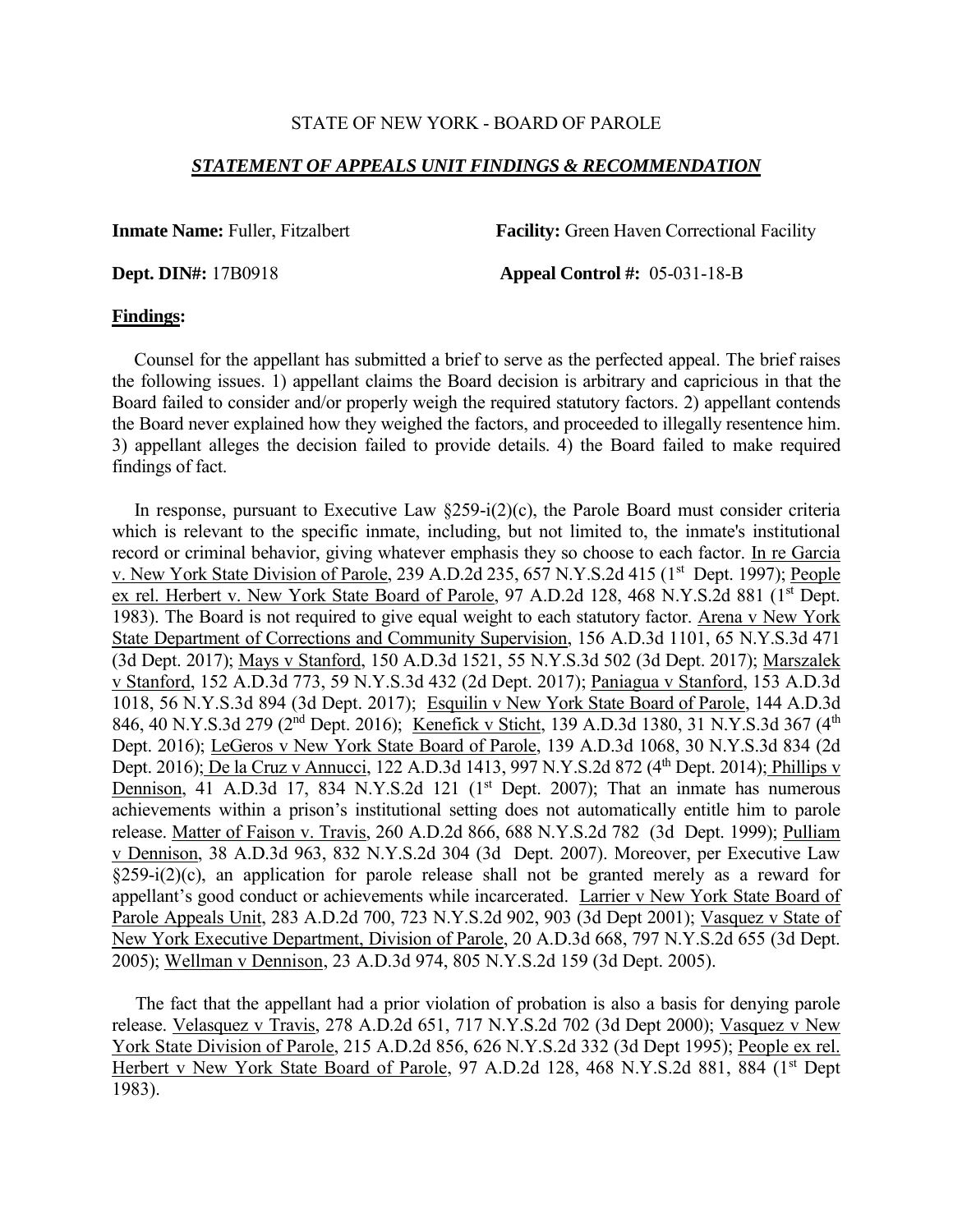#### *STATEMENT OF APPEALS UNIT FINDINGS & RECOMMENDATION*

**Inmate Name:** Fuller, Fitzalbert **Facility:** Green Haven Correctional Facility

**Dept. DIN#:** 17B0918 **Appeal Control #:** 05-031-18-B

#### **Findings:** (continued from page 1)

 The Board is obligated to consider the inmate's prior criminal record. Matter of Partee v Evans, 117 A.D.3d 1258, 984 N.Y.S.2d 894 (3d Dept. 2014). The Board may put more weight on the inmate's criminal history. Bello v Board of Parole, 149 A.D.3d 1458, 53 N.Y.S.3d 715 (3d Dept. 2017); Hall v New York State Division of Parole, 66 A.D.3d 1322, 886 N.Y.S.2d 835 (3d Dept. 2009); Davis v Evans, 105 A.D.3d 1305, 963 N.Y.S.2d 485 (3d Dept. 2013); Jones v New York State Parole Board, 127 A.D.3d 1327, 6 N.Y.S.3d 774 (3d Dept. 2015); Wade v Stanford, 148 A.D.3d 1487, 52 N.Y.S.3d 508 (3d Dept. 2017). The fact that the Board afforded greater weight to the inmate's criminal history, and not to an alleged positive institutional adjustment, does not render the denial of parole for that reason irrational or improper. Matter of Ortiz v. Hammock, 96 A.D.2d 735, 465 N.Y.S.2d 341 (4th Dept 1983); Peo. ex rel. Yates v. Walters, 111 A.D.2d 839, 490 N.Y.S.2d 573 (2d Dept. 1985); Matter of Ristau v. Hammock, 103 A.D.2d 944, 479 N.Y.S.2d 760 (3d Dept. 1984) lv. to appeal den. 63 N.Y.2d 608, 483 N.Y.S.2d 1023 (1984); Torres v New York State Division of Parole, 300 A.D.2d 128, 750 N.Y.S.2d 759  $(1<sup>st</sup>$  Dept 2002); Lashway v Evans, 110 A.D.3d 1420, 973 N.Y.S.2d 496 (3d Dept. 2013).

 The denial of parole release based upon nature of conviction and criminal history is appropriate. In the Matter of Hawkins v. Travis, 259 A.D.2d 813, 686 N.Y.S.2d 198 (3d Dept. 1999); Farid v. Russi, 217 A.D.2d 832, 629 N.Y.S.2d 821 (3d Dept. 1995); Charlemagne v New York State Division of Parole, 281 A.D.2d 669, 722 N.Y.S.2d 74, 75 (3d Dept 2001); Burress v Evans, 107 A.D.3d 1216, 967 N.Y.S.2d 486 (3d Dept. 2013); Boccadisi v Stanford, 133 A.D.3d 1169, 20 N.Y.S.3d 477 (3d Dept. 2015); Bush v Annucci, 148 A.D.3d 1392, 50 N.Y.S.3d 180 (3d Dept. 2017); Holmes v Annucci, 151 A.D.3d 1954, 57 N.Y.S.3d 857 (4<sup>th</sup> Dept. 2017).

 Per Executive Law 259-i(2)(c)(A), the Board is obligated to consider the inmate's prior criminal record and the nature of the instant offenses, and the fact that such consideration resulted in a parole denial does not reflect irrationality bordering on impropriety. Singh v Evans, 118 A.D.3d 1209, 987 N.Y.S.2d 271 (3d Dept. 2014).

 The Board may consider the denial of an EEC. Frett v Coughlin, 156 A.D.2d 779, 550 N.Y.S.2d 61 (3d Dept. 1989); Porter v New York State Board of Parole, 282 A.D.2d 843, 722 N.Y.S.2d 922, 923 (3d Dept. 2001); Jarvis v Commissioner of the New York State Department of Correctional Services, 277 A.D.2d 556, 714 N.Y.S.2d 825, 826 (3d Dept. 2000).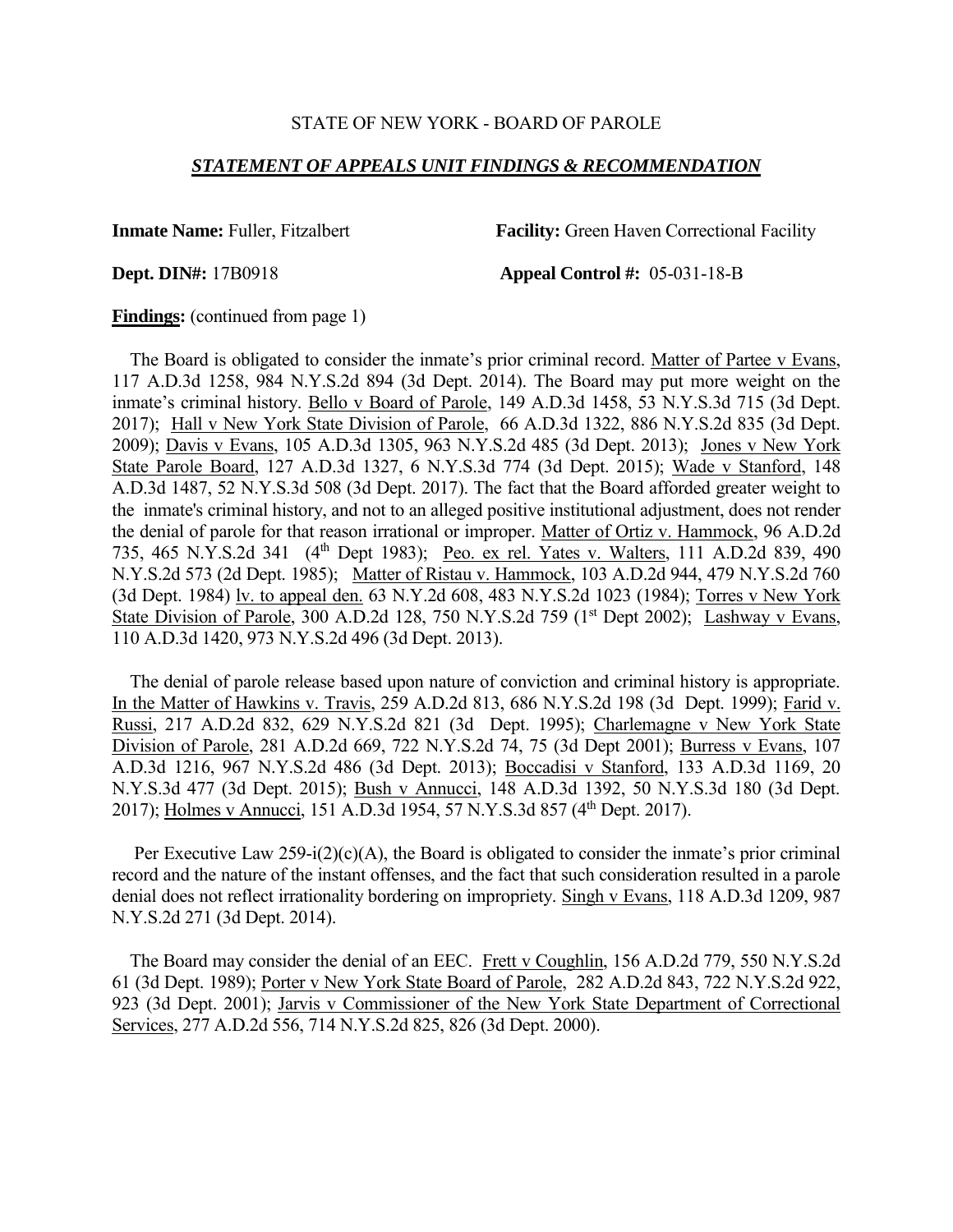#### *STATEMENT OF APPEALS UNIT FINDINGS & RECOMMENDATION*

**Inmate Name:** Fuller, Fitzalbert **Facility:** Green Haven Correctional Facility

**Dept. DIN#:** 17B0918 **Appeal Control #:** 05-031-18-B

**Findings:** (continued from page 2)

 The consideration by the Board of prison disciplinary violations is also appropriate. People ex rel. Henson v Miller, 244 A.D.2d 729, 664 N.Y.S.2d 655 (3d Dept 1997), leave to appeal denied 91 N.Y.2d 809, 670 N.Y.S.2d 403 (1998); Warburton v Department of Correctional Services, 254 A.D.2d 659, 680 N.Y.S.2d 26 (3d Dept 1998), appeal dismissed, leave to appeal denied 92 N.Y.2d 1041, 685 N.Y.S.2d 416 (1999); Betancourt v Stanford, 148 A.D.3d 1497, 49 N.Y.S.3d 315 (3d Dept. 2017); Bush v Annucci, 148 A.D.3d 1392, 50 N.Y.S.3d 180 (3d Dept. 2017); Perea v Stanford, 149 A.D.3d 1392, 53 N.Y.S.3d 231 (3d Dept. 2017); Mays v Stanford, 150 A.D.3d 1521, 55 N.Y.S.3d 502 (3d Dept. 2017); Gonzalvo v Stanford, 153 A.D.3d 1021, 56 N.Y.S.3d 896 (3d Dept. 2017); Paniagua v Stanford, 153 A.D.3d 1018, 56 N.Y.S.3d 894 (3d Dept. 2017); Lewis v Stanford, 153 A.D.3d 1478, 59 N.Y.S.3d 726 (3d Dept. 2017); Cobb v Stanford, 153 A.D.3d 1500, 59 N.Y.S.3d 915 (3d Dept. 2017); Franza v Stanford, 155 A.D.3d 1291, 65 N.Y.S.3d 252 (3d Dept. 2017); Constant v Stanford, 157 A.D.3d 1175, 67 N.Y.S.3d 508 (3d Dept. 2018); Robinson v New York State Board of Parole, 162 A.D.3d 1450, 81 N.Y.S.3d 235 (3d Dept. 2018).

 The Board may place particular emphasis upon the nature of the offense. Mullins v New York State Board of Parole, 136 A.D.3d 1141, 25 N.Y.S.3d 698 (3d Dept. 2016). The Board in its discretion properly placed greater emphasis on the present offenses, as it is not required to give equal weight to all requisite factors. Wiley v State of New York Department of Corrections and Community Supervision, 139 A.D.3d 1289, 32 N.Y.S.3d 370 (3d Dept. 2016); Peralta v New York State Board of Parole, 157 A.D.3d 1151, 69 N.Y.S.3d 885 (3d Dept. 2018).

 Denial of parole due to a need to take more rehabilitative programming is appropriate. Warburton v Department of Correctional Services, 254 A.D.2d 659, 680 N.Y.S.2d 26 (3d Dept 1998), appeal dismissed, leave to appeal denied 92 N.Y.2d 1041, 685 N.Y.S.2d 416 (1999); People ex rel. Justice v Russi, 226 A.D.2d 821, 641 N.Y.S.2d 143, 144 (3d Dept 1996); Odom v Henderson, 57 A.D.2d 710, 395 N.Y.S.2d 533 (4th Dept 1977); Connelly v New York State Division of Parole, 286 A.D.2d 792, 729 N.Y.S.2d 808, 809 (3d Dept 2001), appeal dismissed 97 N.Y.2d 677, 738 N.Y.S.2d 291 (2001).

The COMPAS can contain negative factors that support the Board's conclusion. Wade v Stanford, 148 A.D.3d 1487, 52 N.Y.S.3d 508 (3d Dept. 2017).

The Board may consider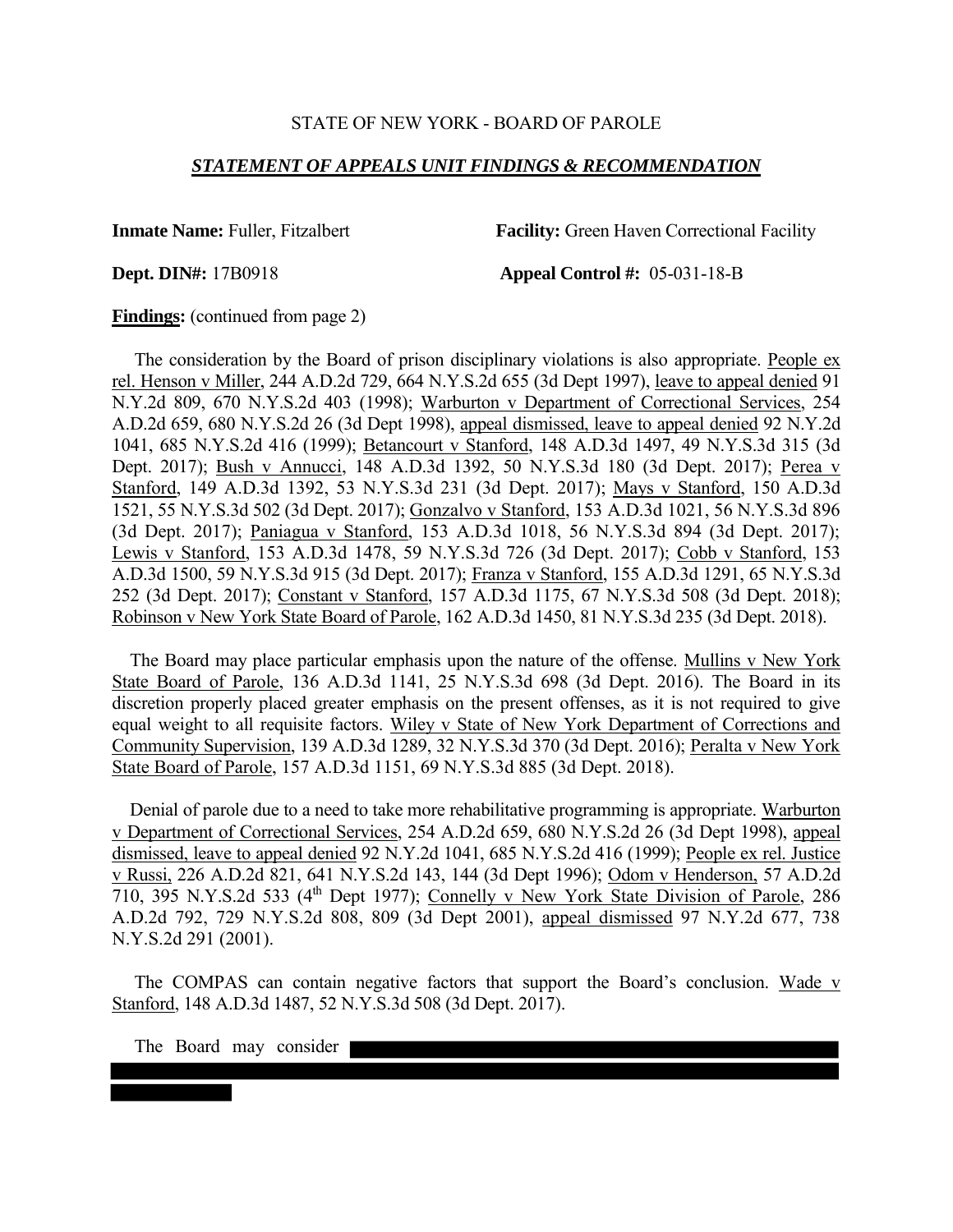#### *STATEMENT OF APPEALS UNIT FINDINGS & RECOMMENDATION*

**Inmate Name:** Fuller, Fitzalbert **Facility:** Green Haven Correctional Facility

**Dept. DIN#:** 17B0918 **Appeal Control #:** 05-031-18-B

**Findings:** (continued from page 3)

Appellant's need for

 A claim that the denial of parole release amounted to a resentencing is without merit. Kalwasinski v Patterson, 80 A.D.3d 1065, 915 N.Y.S.2d 715 (3d Dept. 2011) lv.app.den. 16 N.Y.3d 710, 922 N.Y.S.2d 273 (2011); Marnell v Dennison, 35 A.D.3d 995, 824 N.Y.S.2d 812 (3d Dept. 2006) lv.den. 8 N.Y.3d 807, 833 N.Y.S.2d 426; Murray v Evans, 83 A.D.3d 1320, 920 N.Y.S.2d 745 (3d Dept. 2011); Gonzalez v Chair, New York State Board of Parole, 72 A.D.3d 1368, 898 N.Y.S.2d 737 (3d Dept. 2010); Borcsok v New York State Division of Parole, 34 A.D.3d 961, 823 N.Y.S.2d 310 (3d Dept. 2006) lv.den. 8 N.Y.3d 803, 830 N.Y.S.2d 699. The Board was vested with discretion to determine whether release was appropriate, notwithstanding what the minimum period of incarceration which was set by the Court. Cody v Dennison, 33 A.D.3d 1141, 1142 (3d Dept. 2006), lv.den. 8 N.Y.3d 2007; Burress v Dennison, 37 A.D.3d 930, 829 N.Y.S.2d 283 (3d Dept. 2007).

 As for the required three part statutory standard, contrary to appellant's claim, the Board is not required to repeat the language of the statute verbatim. Rather, it need merely insure that sufficient facts are in the decision which comply with the standard-which it has clearly done in this case. The factors cited, which were appellant's instant offense, criminal history, prior probation violation, poor COMPAS scores, need for further programming and EEC denial, and prison disciplinary record, show the required statutory findings were in fact made in this case. Language used in the decision which is only semantically different from the statutory language (e.g. continued incarceration serves the community standards) is permissible. James v Chairman of the New York State Division of Parole, 19 A.D.3d 857, 796 N.Y.S.2d 735 (3d Dept. 2005); Miller v New York State Division of Parole, 72 A.D.3d 690, 897 N.Y.S.2d 726 (2d Dept. 2010). Although the Board's determination could have been stated more artfully, this is insufficient to annul the decision. Ek v Travis, 20 A.D.3d 667, 798 N.Y.S.2d 199 (3d Dept 2005). The Board's failure to recite the precise statutory language of the first sentence in support of its conclusion to deny parole release does not undermine it's determination. Silvero v Dennison, 28 A.D.3d 859, 811 N.Y.S.2d 822 (3d Dept. 2006); Reed v Evans, 94 A.D.3d 1323, 942 N.Y.S.2d 387 (3d Dept. 2012); Mullins v New York State Board of Parole, 136 A.D.3d 1141, 25 N.Y.S.3d 698 (3d Dept. 2016).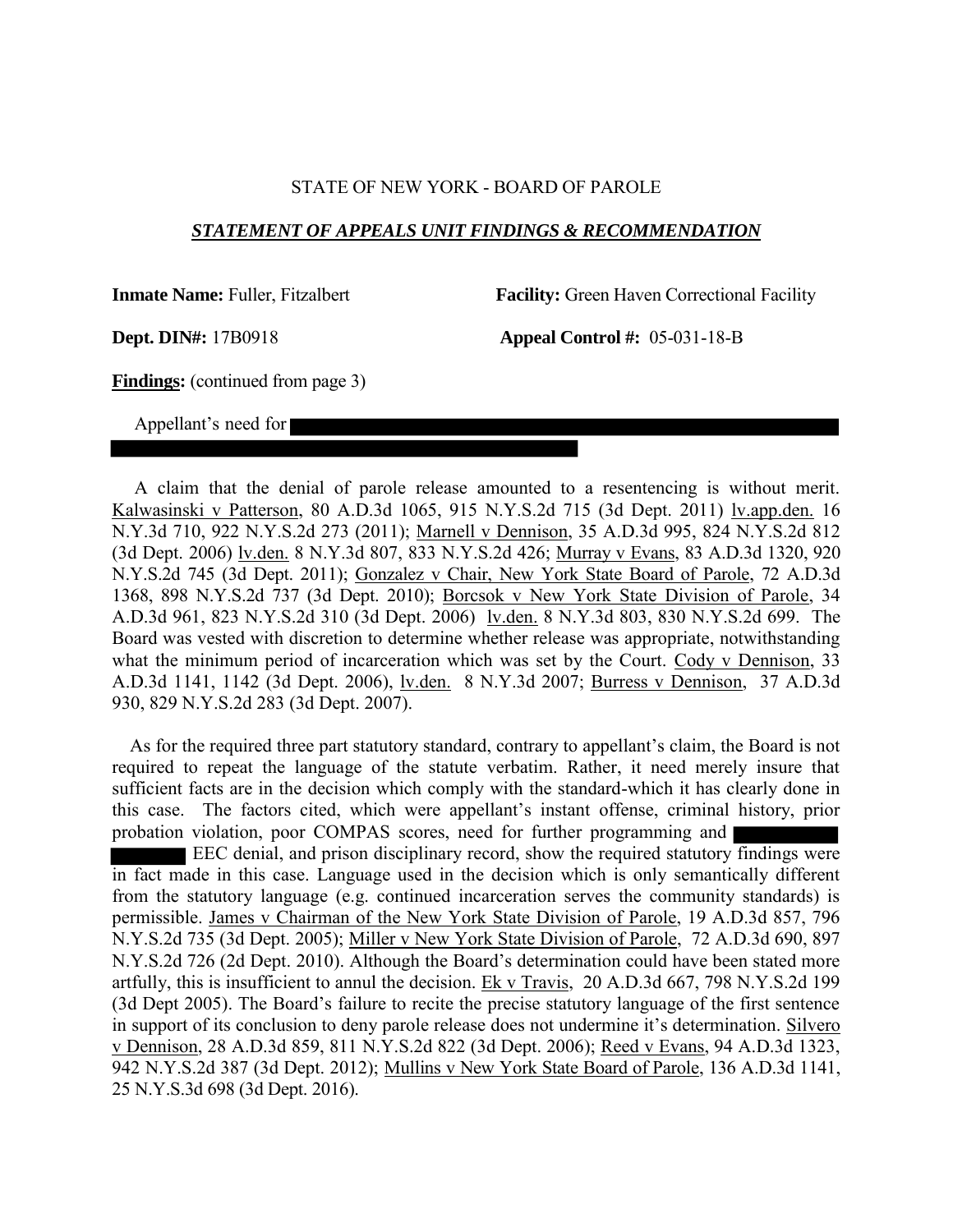#### *STATEMENT OF APPEALS UNIT FINDINGS & RECOMMENDATION*

**Inmate Name:** Fuller, Fitzalbert **Facility:** Green Haven Correctional Facility

**Dept. DIN#:** 17B0918 **Appeal Control #:** 05-031-18-B

**Findings:** (continued from page 4)

 The Board set forth in adequate detail the reasons for its denial of the inmate's request for release. Burress v Evans, 107 A.D.3d 1216, 967 N.Y.S.2d 486 (3d Dept. 2013). The written Board decision in this case contains sufficient detail. McLain v New York State Division of Parole, 204 A.D.2d 456, 611 N.Y.S.2d 629 (2d Dept 1994); Walker v Russi,176 A.D.2d 1185, 576 N.Y.S.2d 51 (3d Dept 1991), appeal dismissed 79 N.Y.2d 897, 581 N.Y.S.2d 660 (1992); Thomas v Superintendent of Arthur Kill Correctional Facility, 124 A.D.2d 848, 508 N.Y.S.2d 564 (2d Dept 1986), appeal dismissed 69 N.Y.2d 611, 517 N.Y.S.2d 1025 (1987); De la Cruz v Annucci, 122 A.D.3d 1413, 997 N.Y.S.2d 872 (4<sup>th</sup> Dept. 2014); Betancourt v Stanford, 148 A.D.3d 1497, 49 N.Y.S.3d 315 (3d Dept. 2017); Robinson v New York State Board of Parole, 162 A.D.3d 1450, 81 N.Y.S.3d 235 (3d Dept. 2018); Applegate v New York State Board of Parole, 164 A.D.3d 996, 82 N.Y.S.3d 240 (3d Dept. 2018).

 The inmate may not review the Board's weighing process or assess whether the Board gave proper weight to the relevant factors, since it is not required to state each factor it considers, or weigh each factor equally or grant parole due to exemplary behavior. Comfort v New York State Division of Parole, 68 A.D.3d 1295, 890 N.Y.S.2d 700 (3rd Dept. 2009); Hamilton v New York State Division of Parole, 119 A.D.3d 1268, 990 N.Y.S.2d 714 (3d Dept. 2014). The due process clause is not violated by the Board's balancing of the statutory criteria, and which is not to be second guessed by the courts. Mathie v Dennison, 2007 WL 2351072 (S.D.N.Y. 2007); MacKenzie v Cunningham, 2014 WL 5089395 (S.D.N.Y. 2014).

 Denial of parole is neither arbitrary nor capricious when the Parole Board relied on the factors defined by the New York statute. Hodge v Griffin, 2014 WL 2453333(S.D.N.Y. 2014) citing Romer v Travis, 2003 WL 21744079. An arbitrary action is one without sound basis in reason and without regard to the facts. Rationality is what is reviewed under an arbitrary and capricious standard. Hamilton v New York State Division of Parole, 119 A.D.3d 1268, 990 N.Y.S.2d 714 (3d Dept. 2014). An action is arbitrary and capricious when it is taken without sound basis in reason or regard to the facts. Ward v City of Long Beach, 20 N.Y.3d 1042 (2013).

 Since the Board's decision was sufficiently detailed to inform the inmate of the reasons for the denial of parole, it satisfied the criteria set out in section 259-i of the Executive Law. Siao-Pao v Dennison, 11 N.Y.3d 777, 866 N.Y.S.2d 602 (Ct. App. 2008); Matter of Whitehead v. Russi, 201 A.D.2d 825, 607 N.Y.S.2d 751 (3d Dept. 1993); Matter of Green v. New York State Division of Parole, 199 A.D.2d 677, 605 N.Y.S.2d 148 (3d Dept. 1993).